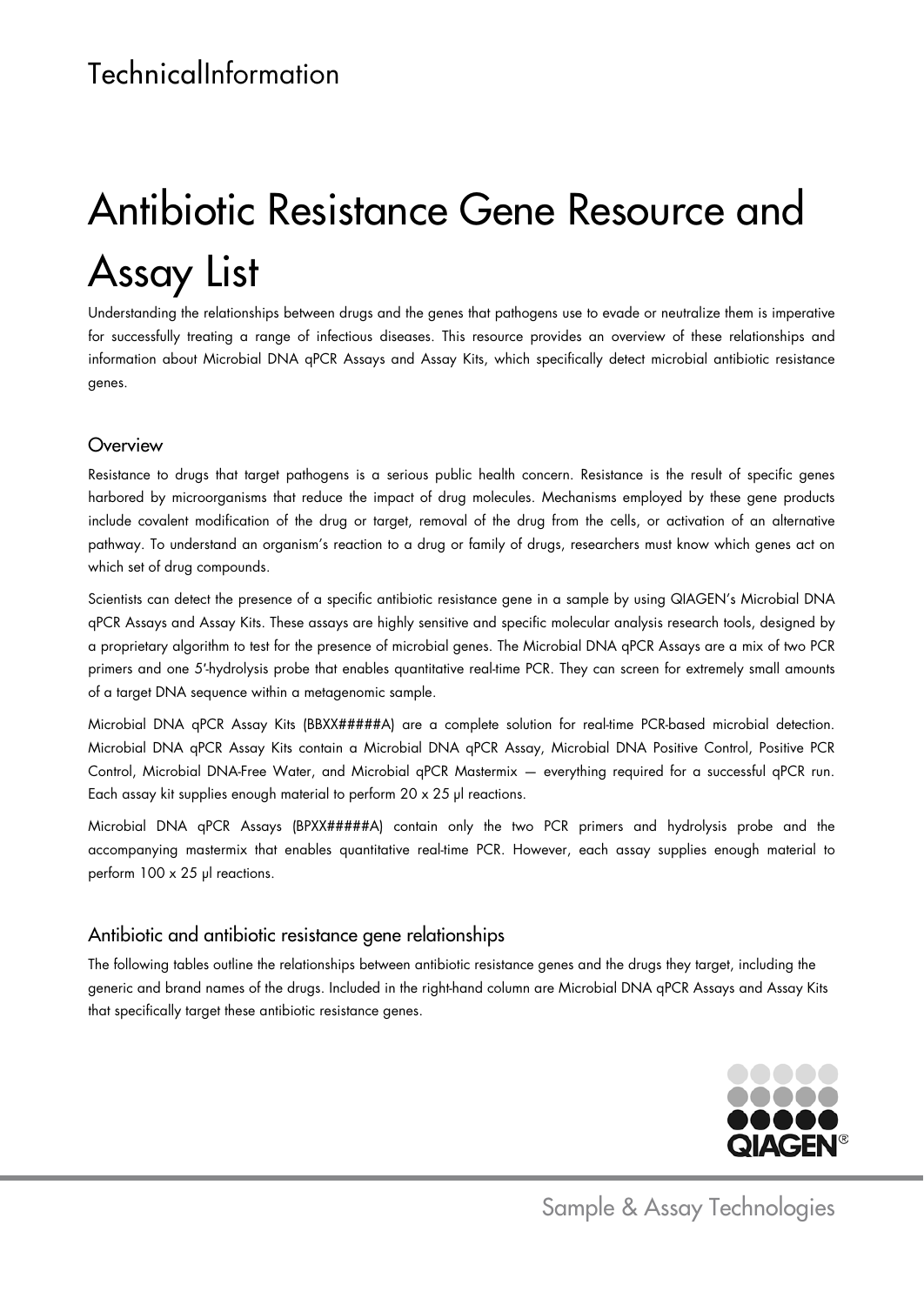### Aminoglycosides / Beta-lactams

The resistance genes for aminoglycosides (Table 1) encode for aminoglycoside acetyltransferases, adenyltransferases, and phosphotransferases. The transferases and phosphatases act enzymatically on the drug compounds, leading to the inactivation of the drug.

|  | Table 1. Aminoglycosides |
|--|--------------------------|
|  |                          |

| Generic name                            | <b>Brand names</b>                       | Aminoglycoside resistance genes<br>(cat. no. for Microbial DNA qPCR Assays; Assay Kits) |
|-----------------------------------------|------------------------------------------|-----------------------------------------------------------------------------------------|
| Amikacin                                | Amikin <sup>®</sup>                      |                                                                                         |
| Arbekacin                               | Decontasin, Blubatosine, Habekacin®      |                                                                                         |
| Astromicin (Fortimicin A/B)             |                                          |                                                                                         |
| Bekanamycin (Kanamycin B)               |                                          |                                                                                         |
| Dibekacin                               |                                          |                                                                                         |
| Framycetin                              | Soframycin, Sofra-Tulle, Framycetin sulf |                                                                                         |
| Gentamicin                              | Garamycin <sup>®</sup>                   | aphA6 (BPAR00373A; BBAR00373A)                                                          |
| Hygromycin B                            |                                          | aadA1 (BPAR00370A; BBAR00370A)                                                          |
| Isepamicin (Isepamycin)                 |                                          |                                                                                         |
| Kanamycin (Kanamycin A)                 | Kantrex <sup>®</sup>                     | aacC4 (BPAR00369A; BBAR00369A)                                                          |
| Neomycin                                | Neo-Fradin                               |                                                                                         |
| Netilmicin                              | Netromycin                               | aacC2 (BPAR00368A; BBAR00368A)                                                          |
| Paromomycin (Monomycin,<br>Aminosidine) | Humatin                                  | aacC1 (BPAR00367A; BBAR00367A)                                                          |
| Ribostamycin                            |                                          |                                                                                         |
| Sisomicin (bactoCeaze/<br>Ensamycin)    |                                          |                                                                                         |
| Spectinomycin                           | Trobicin <sup>®</sup>                    |                                                                                         |
| Streptomycin<br>(Dihydrostreptomycin)   |                                          |                                                                                         |
| Tobramycin                              | Tobrex®, TobraDex®, Nebcin®, Tobi®       |                                                                                         |
| Verdamicin                              |                                          |                                                                                         |

The beta-lactam resistance genes (Table 2) protect microorganisms by hydrolyzing the beta-lactam ring of various compounds, including pencillins, cephalosporins, and more. These genes are classified as groups based on function and classes based on sequence similarity.

#### Table 2. Beta-lactams

| Generic name              | Brand names                                                                     | Beta-lactam resistance genes<br>(cat. no. for Microbial DNA gPCR Assays; Assay Kits) |
|---------------------------|---------------------------------------------------------------------------------|--------------------------------------------------------------------------------------|
|                           | <b>Pencillins</b>                                                               |                                                                                      |
|                           | Actimoxi, Alphamox, Amimox, AMK,<br>Amocla, Amoksiklav, Amorion, Amoxibiotic,   | mecA (BPAR00374A; BBAR00374A)                                                        |
|                           | Amoxibos, Amoxicilina, Amoxiclav®,<br>Amoxidal, Amoxidal, Amoxil®, Amoxin, Apo- | BES-1 (BPAROO375A; BBAROO375A)                                                       |
| Amoxicillin (Amoxycillin) | Amoxi, Arsogil, Augmentin®, Bactox,<br>Bioxidona, Cilamox, Clamoxyl, Clavamox®, | BIC-1 (BPAR00376A; BBAR00376A)                                                       |
|                           |                                                                                 |                                                                                      |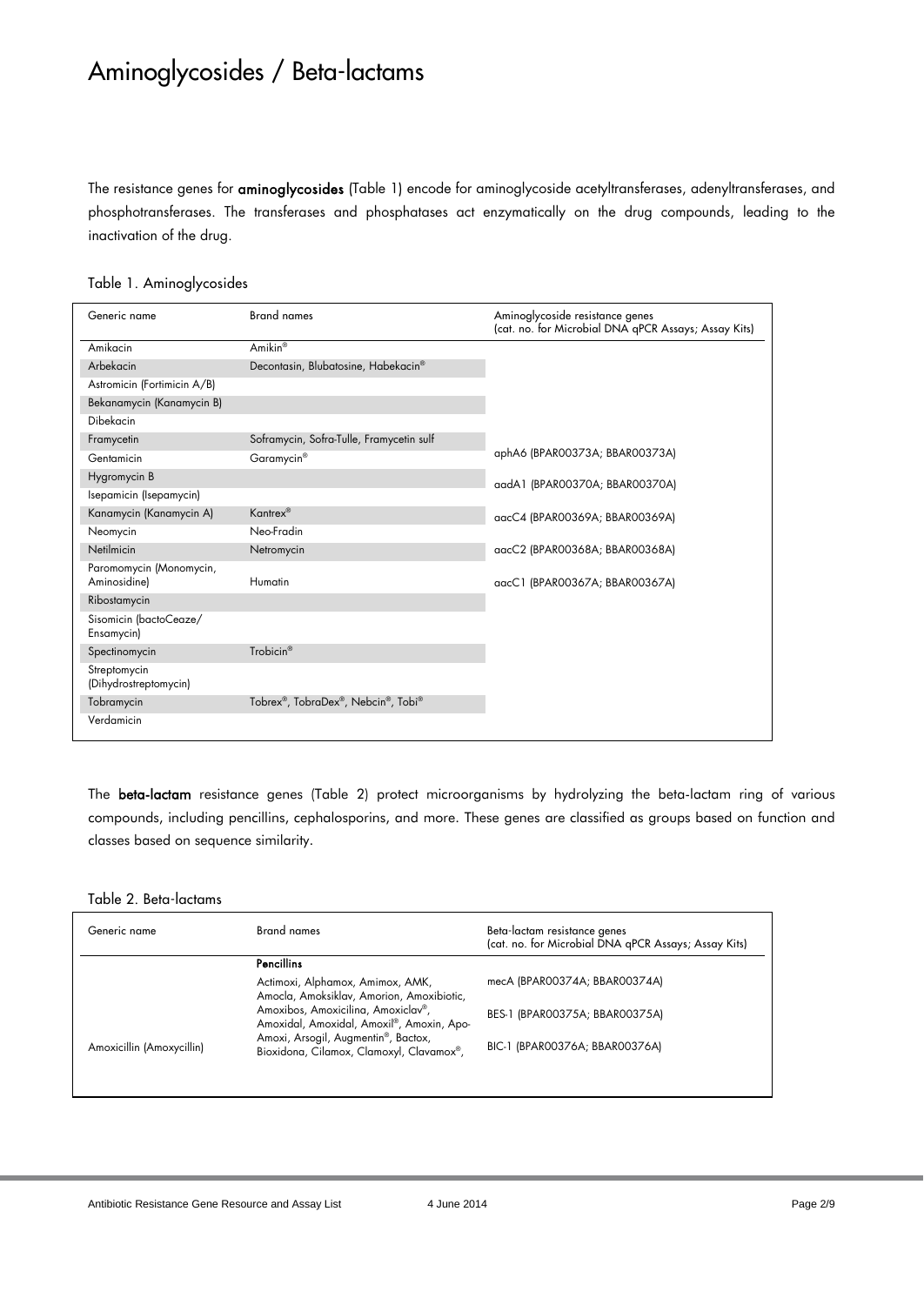|                                            | Clonamox, Curam, Dedoxil, Defender,<br>Dispermox, Duomox, E-Mox, Enhancin,                                        | CTX-M-1 group (BPAR00377A; BBAR00377A) |
|--------------------------------------------|-------------------------------------------------------------------------------------------------------------------|----------------------------------------|
|                                            | Ezymox, Geramox, Gimalxina, Hiconcil,<br>Isimoxin, Klavax, Klavocin, Klavox, Lamoxy,                              | CTX-M-8 group (BPAR00378A; BBAR00378A) |
|                                            | Largopen, MOX, Moxatag®, Moxilen,<br>Moxypen, Moxyvit, Nobactam, Novamox,                                         | CTX-M-9 group (BPAR00379A; BBAR00379A) |
|                                            | Novamoxin, Optamox, Ospamox,<br>Pamoxicillin, Panklav, Pinamox, Polymox,<br>Senox, Sinacilin, Skymox, Spektramox, | GES (BPAROO380A; BBAROO380A)           |
|                                            | Starmox, Tolodin, Tormoxin, Trimox®, Tyclav,<br>Unimox, Wedemox, Wymox, Yucla, Zerrsox,                           | IMI & NMC-A (BPAR00381A; BBAR00381A)   |
|                                            | Zimox, Zoxicillin                                                                                                 | KPC (BPAR00382A; BBAR00382A)           |
| Ampicillin                                 | Principen <sup>®</sup>                                                                                            |                                        |
| Azocillin                                  |                                                                                                                   | Per-1 group (BPAR00383A; BBAR00383A)   |
| Bacampicillin                              | Spectrobid, Penglobe                                                                                              |                                        |
| Carbenicillin                              | Pyopen, Geocillin                                                                                                 | Per-2 group (BPAR00384A; BBAR00384A)   |
| Carindacillin (Carbenicillin<br>indanyl)   | Geocillin                                                                                                         | SFC-1 (BPAR00385A; BBAR00385A)         |
| Cloxacillin                                | Cloxapen, Cloxacap, Orbenin®, Tegopen                                                                             |                                        |
| Dicloxacillin                              | Diclocil, Dynapen                                                                                                 | SFO-1 (BPAR00386A; BBAR00386A)         |
| Epicillin                                  |                                                                                                                   |                                        |
|                                            | Floxapen, Flopen, Staphylex, Softapen,                                                                            | SHV (BPAROO387A; BBAROO387A)           |
| Flucloxacillin (Floxacillin)               | Flubex                                                                                                            | SHV(156D) (BPAROO388A; BBAROO388A)     |
| Hetacillin                                 | Hetacin <sup>®</sup>                                                                                              |                                        |
| Mecillinam (Amdinocillin)                  | Coactin                                                                                                           | SHV(156G) (BPAR00389A; BBAR00389A)     |
| Metampicillin                              |                                                                                                                   |                                        |
| Methicillin (Methicillin)                  | Staphcillin                                                                                                       | SHV(238G240E) (BPAR00390A; BBAR00390A) |
| Mezlocillin<br>Nafcillin                   | Mezlin                                                                                                            |                                        |
| Oxacillin                                  | Unipen<br>Bactocill, Prostaphlin                                                                                  | SHV(238G240K) (BPAR00391A; BBAR00391A) |
| Benzathine benzylpenicillin                |                                                                                                                   |                                        |
| (benzathine penicillin)                    | Bicillin® L-A                                                                                                     | SHV(238S240E) (BPAR00392A; BBAR00392A) |
| Benzylpenicillin (Penicillin G)            | Pfizerpen <sup>®</sup> , Pentids                                                                                  |                                        |
| Phenoxymethylpenicillin<br>(Penicillin V)  | Veetids® (Pen-Vee-K)                                                                                              | SHV(238S240K) (BPAR00393A; BBAR00393A) |
| Piperacillin<br>Pivampicillin              | Pipracil®                                                                                                         | SME (BPAROO394A; BBAROO394A)           |
| Pivmecillinam (Amdinocillin                |                                                                                                                   |                                        |
| Pivoxil)                                   | Selexid, Penomax, Coactabs                                                                                        | TLA-1 (BPAR00395A; BBAR00395A)         |
| Sulbenicillin                              |                                                                                                                   |                                        |
| Temocillin                                 | Negaban                                                                                                           | VEB (BPAR00396A; BBAR00396A)           |
| Ticarcillin                                | Ticar                                                                                                             |                                        |
| Amoxicillin/Clavulanate (Co-<br>Amoxiclav) | Augmentin, Clavamox, Tyclav, Synulox, et<br>al.                                                                   | ccrA (BPAR00397A; BBAR00397A)          |
| Ampicillin/Sulbactam                       | Unasyn®, Ampictam                                                                                                 |                                        |
| Piperacillin/Tazobactam                    | Zosyn®, Tazocin, Brodactam, Piptaz,<br>Maxitaz, Kilbac, Trezora, Biopiper TZ                                      | IMP-1 group (BPAR00398A; BBAR00398A)   |
| Ticarcillin/Clavulanate (Co-<br>Ticarclav) | Timentin <sup>®</sup>                                                                                             | IMP-12 group (BPAR00399A; BBAR00399A)  |
|                                            |                                                                                                                   | IMP-2 group (BPAR00400A; BBAR00400A)   |
|                                            | Cephalosporins                                                                                                    |                                        |
| Cefacetrile<br>Cefaclor (Cefachlor,        | Celospor, Celtol, Cristacef, Vetimast                                                                             | IMP-5 group (BPAR00401A; BBAR00401A)   |
| Cefaclorum)                                | Biocef, Ceclor®, Distaclor, Keflor, Raniclor                                                                      | NDM (BPAR00402A; BBAR00402A)           |
| Cefadroxil                                 | Duricef®                                                                                                          |                                        |
| Cefalexin (Cephalexin)                     | Keflex®                                                                                                           | VIM-1 group (BPAR00403A; BBAR00403A)   |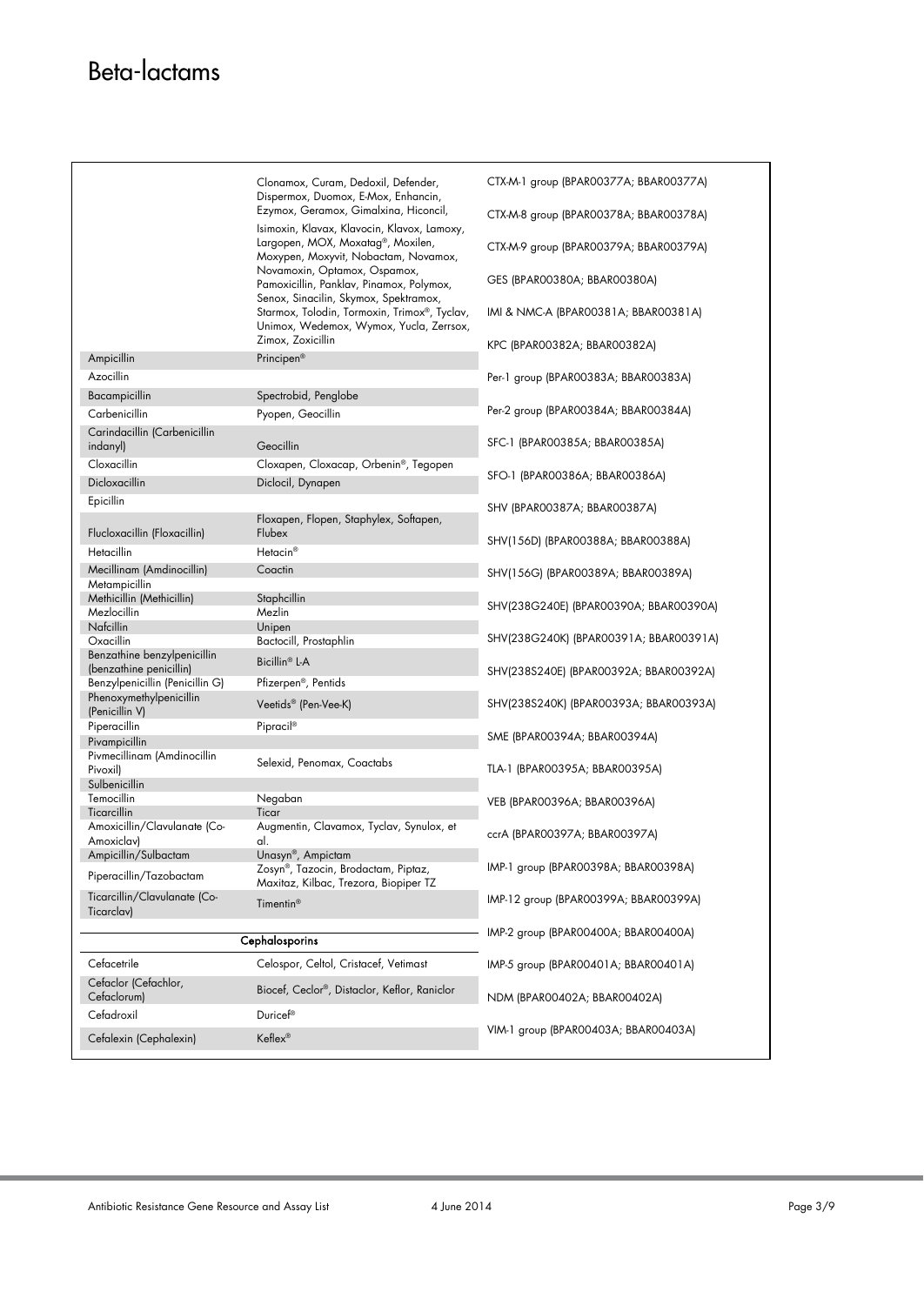# Beta-lactams

| Cefaloglycin (Cephaloglycin)          |                                                                                                                                                                 | VIM-13 (BPAROO4O4A; BBAROO4O4A)        |
|---------------------------------------|-----------------------------------------------------------------------------------------------------------------------------------------------------------------|----------------------------------------|
| Cefalonium                            |                                                                                                                                                                 | VIM-7 (BPAR00405A; BBAR00405A)         |
| Cephaloridine (Cefaloridine)          |                                                                                                                                                                 |                                        |
| Cefalotin (Cefalothin)                | Keflin                                                                                                                                                          | ACC-1 group (BPAR00406A; BBAR00406A)   |
| Cefamandole (Cephamandole)            | Mandol                                                                                                                                                          | ACC-3 (BPAR00407A; BBAR00407A)         |
| Cefapirin                             |                                                                                                                                                                 | ACT 5/7 group (BPAR00408A; BBAR00408A) |
| Cefatrizine                           |                                                                                                                                                                 |                                        |
| Cefazaflur                            |                                                                                                                                                                 | ACT-1 group (BPAR00409A; BBAR00409A)   |
| Cefazedone                            |                                                                                                                                                                 | CFE-1 (BPAROO410A; BBAROO410A)         |
| Cefazolin (Cefazoline,<br>Cephazolin) | Ancef®, Cefacidal, Cefamezin, Cefrina,<br>Elzogram, Faxilen, Gramaxin, Kefazol,<br>Kefol, Kefzolan, Kezolin, Novaporin, Reflin,<br>Zinol <sup>®</sup> , Zolicef | CMY-10 group (BPAR00411A; BBAR00411A)  |
| Cefbuperazone                         |                                                                                                                                                                 | DHA (BPAROO412A; BBAROO412A)           |
| Cefcapene                             |                                                                                                                                                                 | FOX (BPAR00413A; BBAR00413A)           |
| Cefdaloxime                           |                                                                                                                                                                 | LAT (BPAROO414A; BBAROO414A)           |
| Cefdinir                              | Omnicef, Cefdiel, Cefzon, Cednir, Kefnir                                                                                                                        |                                        |
| Cefditoren                            | Spectracef®, Meiact                                                                                                                                             | MIR (BPAROO415A; BBAROO415A)           |
| Cefepime                              | Neopime, Maxipime®, Maxcef, Cepimax,<br>Cepimex, Axepim                                                                                                         | MOX (BPAR00416A; BBAR00416A)           |
| Cefetamet                             |                                                                                                                                                                 | OXA-10 group (BPAR00417A; BBAR00417A)  |
| Cefixime                              | Suprax <sup>®</sup> , Setic                                                                                                                                     |                                        |
| Cefmenoxime                           |                                                                                                                                                                 | OXA-18 (BPAR00418A; BBAR00418A)        |
| Cefmetazole                           |                                                                                                                                                                 | OXA-2 group (BPAR00419A; BBAR00419A)   |
| Cefminox                              |                                                                                                                                                                 | OXA-23 group (BPAR00420A; BBAR00420A)  |
| Cefodizime                            |                                                                                                                                                                 |                                        |
| Cefonicid (Cefonicid)                 |                                                                                                                                                                 | OXA-24 group (BPAR00421A; BBAR00421A)  |
| Cefoperazone                          | Cefazone, Cefobid®                                                                                                                                              | OXA-45 (BPAR00422A; BBAR00422A)        |
| Ceforanide                            |                                                                                                                                                                 |                                        |
| Cefotaxime                            | Claforan®                                                                                                                                                       | OXA-48 group (BPAR00423A; BBAR00423A)  |
| Cefotetan                             | Apatef, Cefotan                                                                                                                                                 | OXA-50 group (BPAR00424A; BBAR00424A)  |
| Cefotiam                              | Pansporin                                                                                                                                                       | OXA-51 group (BPAR00425A; BBAR00425A)  |
| Cefovecin                             | Convenia <sup>®</sup>                                                                                                                                           |                                        |
| Cefoxitin                             | Mefoxin®                                                                                                                                                        | OXA-54 (BPAR00426A; BBAR00426A)        |
| Cefozopran                            |                                                                                                                                                                 | OXA-55 (BPAR00427A; BBAR00427A)        |
| Cefpimizole                           |                                                                                                                                                                 |                                        |
| Cefpiramide                           |                                                                                                                                                                 | OXA-58 group (BPAR00428A; BBAR00428A)  |
| Cefpirome                             | Cefrom, Keiten, Broact, Cefir                                                                                                                                   | OXA-60 (BPAR00429A; BBAR00429A)        |
| Cefpodoxime                           | Vantin®, C-Doxim, Simplicef®, Cefpo                                                                                                                             | OXA-62 (BPAR00430A; BBAR00430A)        |
| Cefprozil (cefproxil)                 | Cefzil®, Procef, Cronocef                                                                                                                                       |                                        |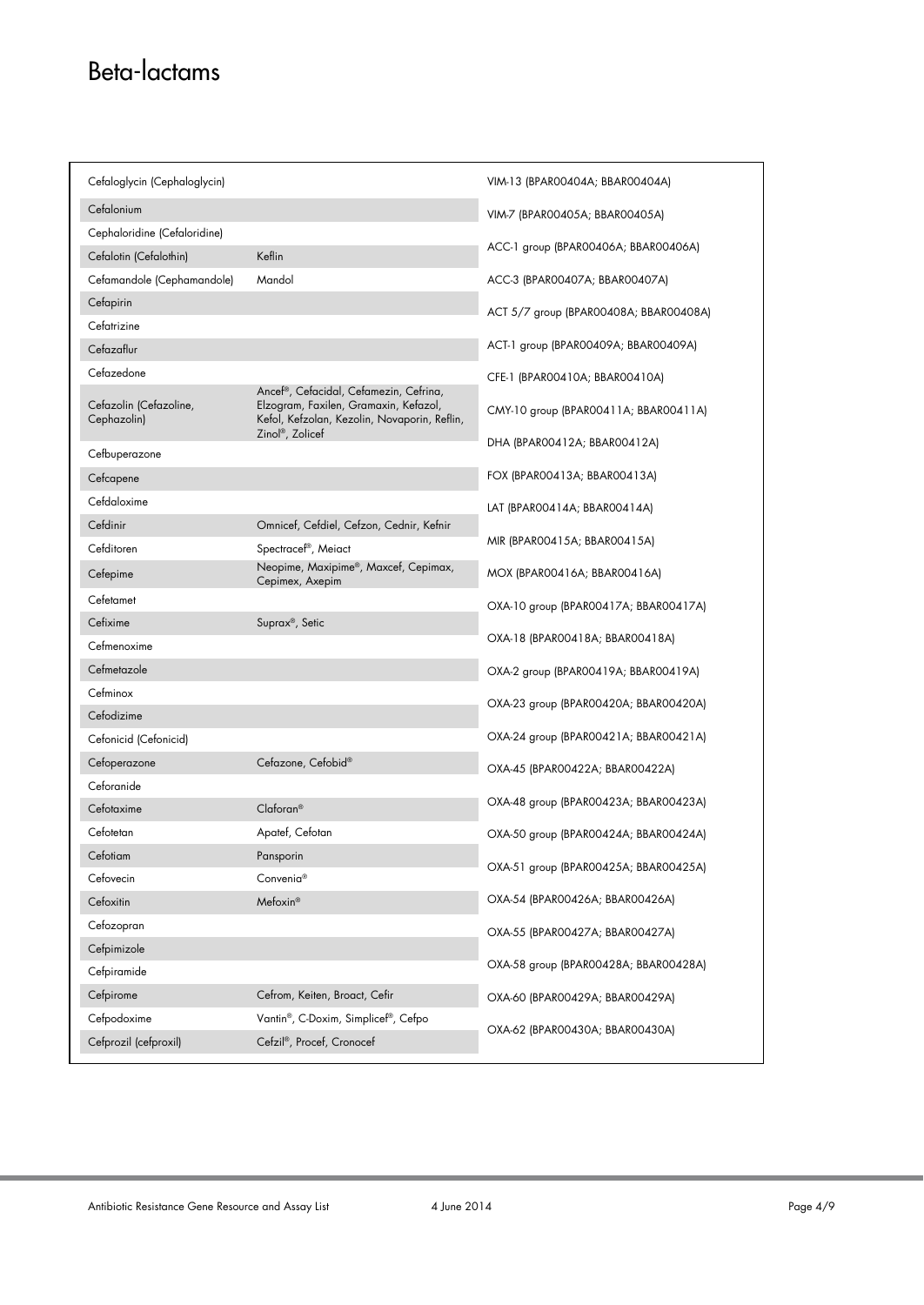# Beta-lactams

r

| Cefquinome             |                                                          |
|------------------------|----------------------------------------------------------|
| Cefradine (Cephradine) | Velocef, Intracef, SEFRIL, REOCEF, Lebac                 |
| Cefroxadine            | Oraspor, Cefthan-DS                                      |
| Cefsulodin             |                                                          |
| Ceftaroline fosamil    | Teflaro®, Zinforo®                                       |
| Ceftazidime            | Cefzim, Fortum, Fortaz®, Cefidime                        |
| Cefteram               |                                                          |
| Ceftezole              |                                                          |
| Ceftibuten             | Cedax®                                                   |
| Ceftiofur              | Excenel <sup>®</sup>                                     |
| Ceftiolene             |                                                          |
| Ceftizoxime            | Cefizox <sup>+®</sup>                                    |
| Ceftobiprole           | Zeftera®, Zevtera®                                       |
| Ceftriaxone            | Rocephin®                                                |
| Cefuroxime             | Ceftin®, Zinnat, Zinacef®, Supacef, Xorimax,<br>Turbocef |
| Cefuzonam              |                                                          |
| Flomoxef               |                                                          |
| Latamoxef              |                                                          |
| Loracarbef             | Lorabid®                                                 |
|                        | Carbapenems                                              |
| Biapenem               |                                                          |
| Doripenem              | Doribax®, Finibax®                                       |
| Ertapenem              | Invanz®                                                  |
| Imipenem/Cilastatin    | Primaxin®, CILASAFE                                      |
| Meropenem              | Merrem®, Merofit, Monan, Meronem                         |
| Panipenem              |                                                          |
|                        | Monobactams                                              |
| Aztreonam              | Azactam®, Cayston®                                       |
| Carumonam              |                                                          |
| Nocardicin A           |                                                          |
| Tigemonam              |                                                          |
|                        | Penems                                                   |
| Faropenem              |                                                          |
|                        |                                                          |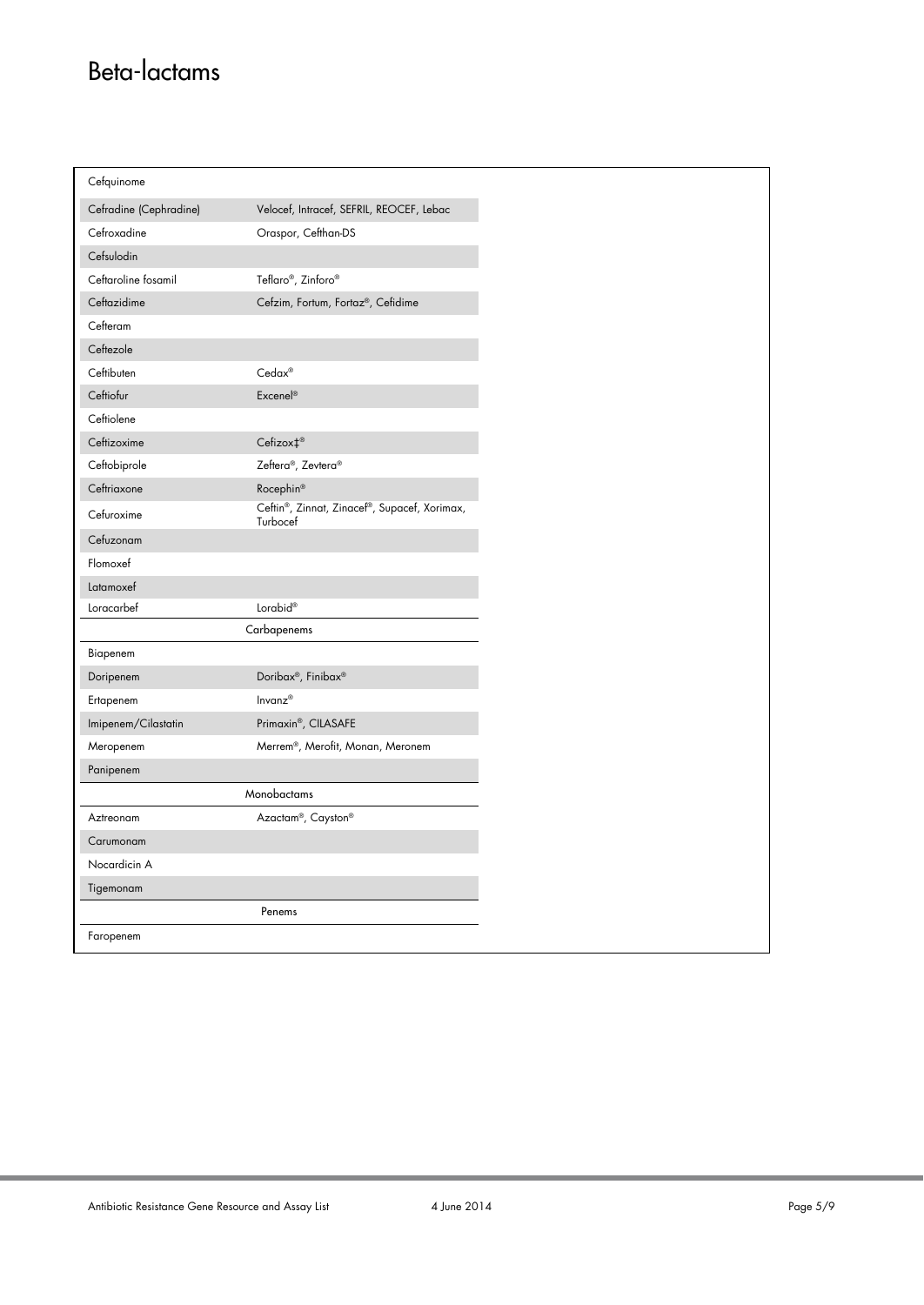### Erythromycin / Quinolones and fluoroquinolones

The erythromycin resistance gene ereB (Table 3) encodes an erythromycin esterase, which hydrolyzes the macrolactone ring, thus enzymatically inactivating the drug compound.

#### Table 3. Erythromycin

| Generic name | Brand names                          | Erythromycin resistance gene<br>(cat. no. for Microbial DNA gPCR Assay; Assay Kit) |
|--------------|--------------------------------------|------------------------------------------------------------------------------------|
| Erythromycin | Erythrocin <sup>®</sup> , Erythroped | ereB (BPAR00431A; BBAR00431A)                                                      |

The genes conferring resistance to quinolones and fluoroquinolones (Table 4) have diverse molecular mechanisms, including altering DNA topology, performing enzymatic modifications, and acting as drug efflux pumps.

#### Table 4. Quinolones and fluoroquinolones

| Generic name                 | <b>Brand names</b>                               | Quinolone and fluoroquinolone resistance genes<br>(cat. no. for Microbial DNA qPCR Assays; Assay Kits) |
|------------------------------|--------------------------------------------------|--------------------------------------------------------------------------------------------------------|
| Ciprofloxacin                | Cipro®, Ciproxin, Ciprobay                       | QnrS (BPAR00441A; BBAR00441A)                                                                          |
|                              | Almitil, Bactidan, Bactidron,                    |                                                                                                        |
| Enoxacin                     | Comprecin, Enoksetin, Enoxen, Enroxil,           | QnrD (BPAR00440A; BBAR00440A)                                                                          |
|                              | Enoxin, Enoxor, Flumark, Penetrex <sup>®</sup> , |                                                                                                        |
|                              | Gyramid, Vinone                                  | QnrC (BPAR00439A; BBAR00439A)                                                                          |
| Gatifloxacin                 | Gatiflo, Tequin, Zymar®, Zymaxid®                |                                                                                                        |
| Gemifloxacin                 | Factive <sup>®</sup>                             | QnrB-8 group (BPAR00438A; BBAR00438A)                                                                  |
| Levofloxacin                 | Levaquin <sup>®</sup> , Tavanic                  |                                                                                                        |
| Lomefloxacin                 | Maxaquin, Okacyn, Uniquin                        | QnrB-5 group (BPAR00437A; BBAR00437A)                                                                  |
| Moxifloxacin                 | Avelox®, Avalox, Avelon, Vigamox®,               |                                                                                                        |
|                              | $Moxeza^{\circledcirc}$                          | QnrB-4 group (BPAR00436A; BBAR00436A)                                                                  |
| Nalidixic acid               | Nevigramon, NegGram <sup>®</sup> ,               |                                                                                                        |
|                              | Wintomylon, WIN 18,320                           | QnrB-31 group (BPAR00435A; BBAR00435A)                                                                 |
| Norfloxacin                  | Noroxin®, Chibroxin®, Apiflox                    |                                                                                                        |
| Ofloxacin (50:50             | Floxin®, Ocuflox®, Floxin Otic, Optiflox,        | QnrB-1 group (BPAR00434A; BBAR00434A)                                                                  |
| Levofloxacin:Dextrofloxacin) | eylox                                            |                                                                                                        |
| Trovafloxacin                | Turvel, Trovan                                   | QnrA (BPAR00433A; BBAR00433A)                                                                          |
| Grepafloxacin                | Raxar <sup>#</sup>                               |                                                                                                        |
| Sparfloxacin                 | Spacin, Zagam, Zagam Respipac                    | QepA (BPAR00432A; BBAR00432A)                                                                          |
| Temafloxacin                 | Omniflox <sup>+</sup>                            |                                                                                                        |
| Gatifloxacin                 | Gatiflo, Tequin, Zymar®, Zymaxid®                | AAC(6)-Ib-cr (BPAR00366A; BBAR00366A)                                                                  |
| Gemifloxacin                 | Factive <sup>®</sup>                             |                                                                                                        |
| Levofloxacin                 | Levaquin <sup>®</sup> , Tavanic                  | oprm (BPAR00448A; BBAR00448A)                                                                          |
|                              |                                                  |                                                                                                        |
|                              |                                                  | opri (BPAR00447A; BBAR00447A)                                                                          |
|                              |                                                  |                                                                                                        |

The molecular mechanisms of the genes conferring resistance to macrolides, lincosamides, and streptogramins (Table 5) include enzymatic modifications of the drug and their targets, as well as acting as drug efflux pumps.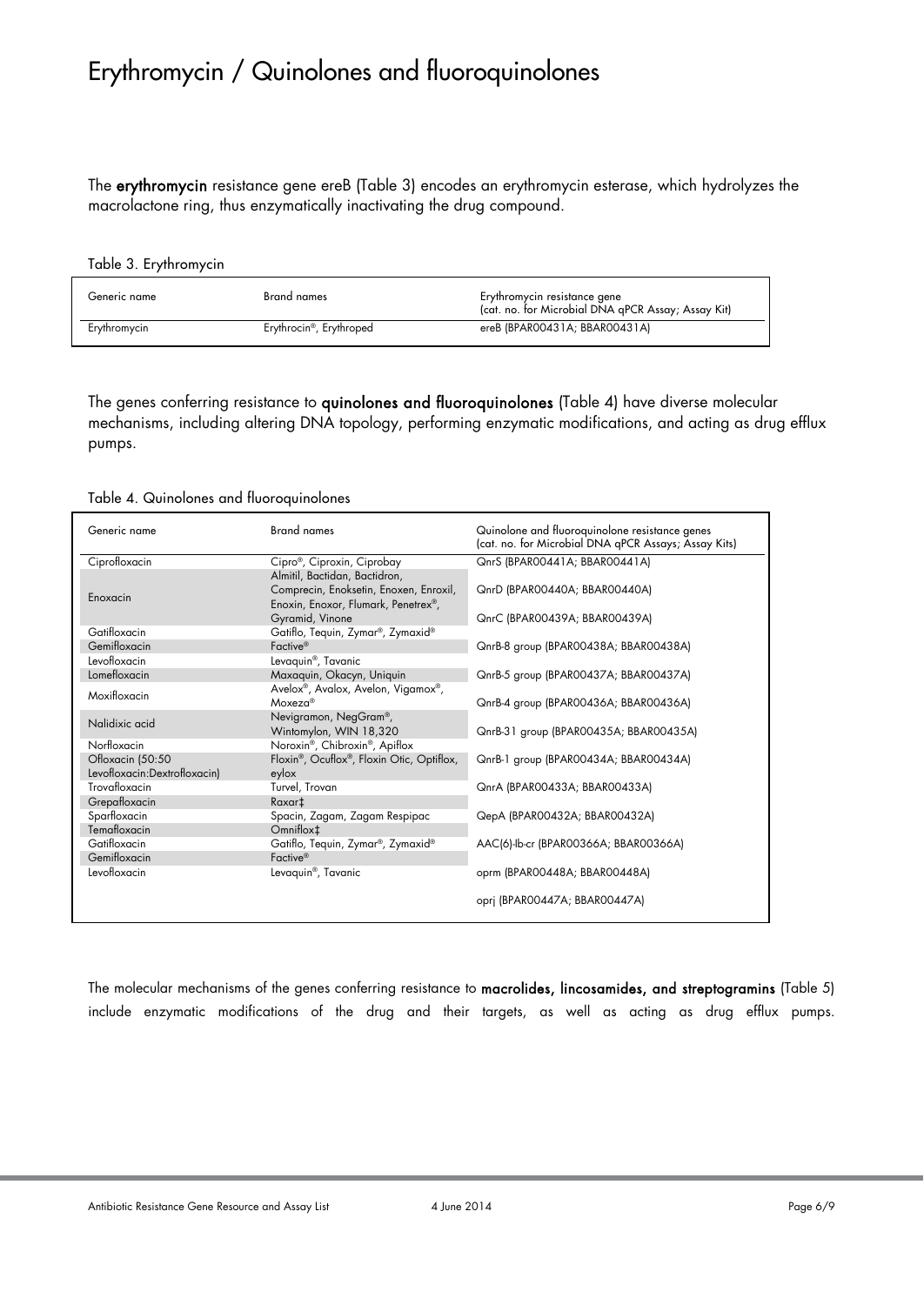## Macrolides, lincosamides, and streptogramins / Tetracyclines

| Generic name                          | <b>Brand names</b>             | Macrolide, lincosamide, and streptogramin resistance<br>genes (cat. no. for Microbial DNA gPCR Assays; Assay<br>Kits) |
|---------------------------------------|--------------------------------|-----------------------------------------------------------------------------------------------------------------------|
| Macrolides                            |                                |                                                                                                                       |
| Azithromycin                          | Azithromycin                   |                                                                                                                       |
| Carbomycin                            | Carbomycin                     |                                                                                                                       |
| Clarithromycin                        | Clarithromycin                 |                                                                                                                       |
| Dirithromycin                         | Dirithromycin                  |                                                                                                                       |
| Erythromycin                          | Erythromycin                   |                                                                                                                       |
| Flurithromycin                        | Flurithromycin                 |                                                                                                                       |
| Josamycin                             | Josamycin                      |                                                                                                                       |
| Telithromycin                         | Telithromycin                  |                                                                                                                       |
| Cethromycin (ABT-773)                 | Cethromycin (ABT-773)          |                                                                                                                       |
| Midecamycin                           | Midecamycin                    | msrA (BPAR00446A; BBAR00446A)                                                                                         |
| Miocamycin                            | Miocamycin                     |                                                                                                                       |
| Mitemcinal                            | Mitemcinal                     | mefA (BPAR00445A; BBAR00445A)                                                                                         |
| Oleandomycin                          | Oleandomycin                   |                                                                                                                       |
| Rokitamycin                           | Rokitamycin                    | ermC (BPAR00444A; BBAR00444A)                                                                                         |
| Roxithromycin                         | Roxithromycin                  |                                                                                                                       |
| Spiramycin                            | Rovamycine                     |                                                                                                                       |
| Troleandomycin                        | Triocetin, Tekmisin, Tao       | ermB (BPAR00443A; BBAR00443A)                                                                                         |
| Tylosin                               |                                |                                                                                                                       |
|                                       | Lincosamides                   | ermA (BPAR00442A; BBAR00442A)                                                                                         |
|                                       | Cleocin®, Dalacin®, Lincocin®, |                                                                                                                       |
| Clindamycin                           | Daclin                         |                                                                                                                       |
| Lincomycin                            | Lincocin                       |                                                                                                                       |
| Pirlimycin                            | Pirsue®                        |                                                                                                                       |
| Streptogramins                        |                                |                                                                                                                       |
| Dalfopristin                          |                                |                                                                                                                       |
| Pristinamycin (Pristinamycine)        | Synercid®, Pyostacine          |                                                                                                                       |
| Quinupristin                          |                                |                                                                                                                       |
| Virginiamycin                         |                                |                                                                                                                       |
| (Pristinamycin IIA / Virginiamycin M1 |                                |                                                                                                                       |
| & Virginiamycin S1)                   |                                |                                                                                                                       |

#### Table 5. Macrolides, lincosamides, and streptogramins

The tetracycline resistance genes tetA and tetB (Table 6) encode for proteins that act as tetracycline efflux proteins. The efflux pump proteins prevent the accumulation of tetracycline in the microbial cell, resulting in sub-inhibitory concentrations.

#### Table 6. Tetracyclines

| Generic name               | <b>Brand names</b>                                                                                                                                    | Tetracycline resistance genes<br>(cat. no. for Microbial DNA qPCR Assays; Assay Kits) |
|----------------------------|-------------------------------------------------------------------------------------------------------------------------------------------------------|---------------------------------------------------------------------------------------|
| Chlortetracycline          | Aureomycin <sup>®</sup>                                                                                                                               |                                                                                       |
| Clomocycline               |                                                                                                                                                       |                                                                                       |
| Demeclocycline             | Declomycin <sup>®</sup> , Declostatin,<br>Ledermycin                                                                                                  | tetA (BPAR00449A; BBAR00449A)                                                         |
| Doxycycline                | Vibramycin®, Monodox®, Microdox,<br>Periostat®, Vibra-Tabs®, Oracea®,<br>Doryx®, Vibrox®, Adoxa®,<br>Doxyhexal, Doxylin, Doxoral,<br>Doxy-1, Atridox® | tetB (BPAR00450A; BBAR00450A)                                                         |
| Lymecycline                |                                                                                                                                                       |                                                                                       |
| Meclocycline               |                                                                                                                                                       |                                                                                       |
| Metacycline (Methacycline) |                                                                                                                                                       |                                                                                       |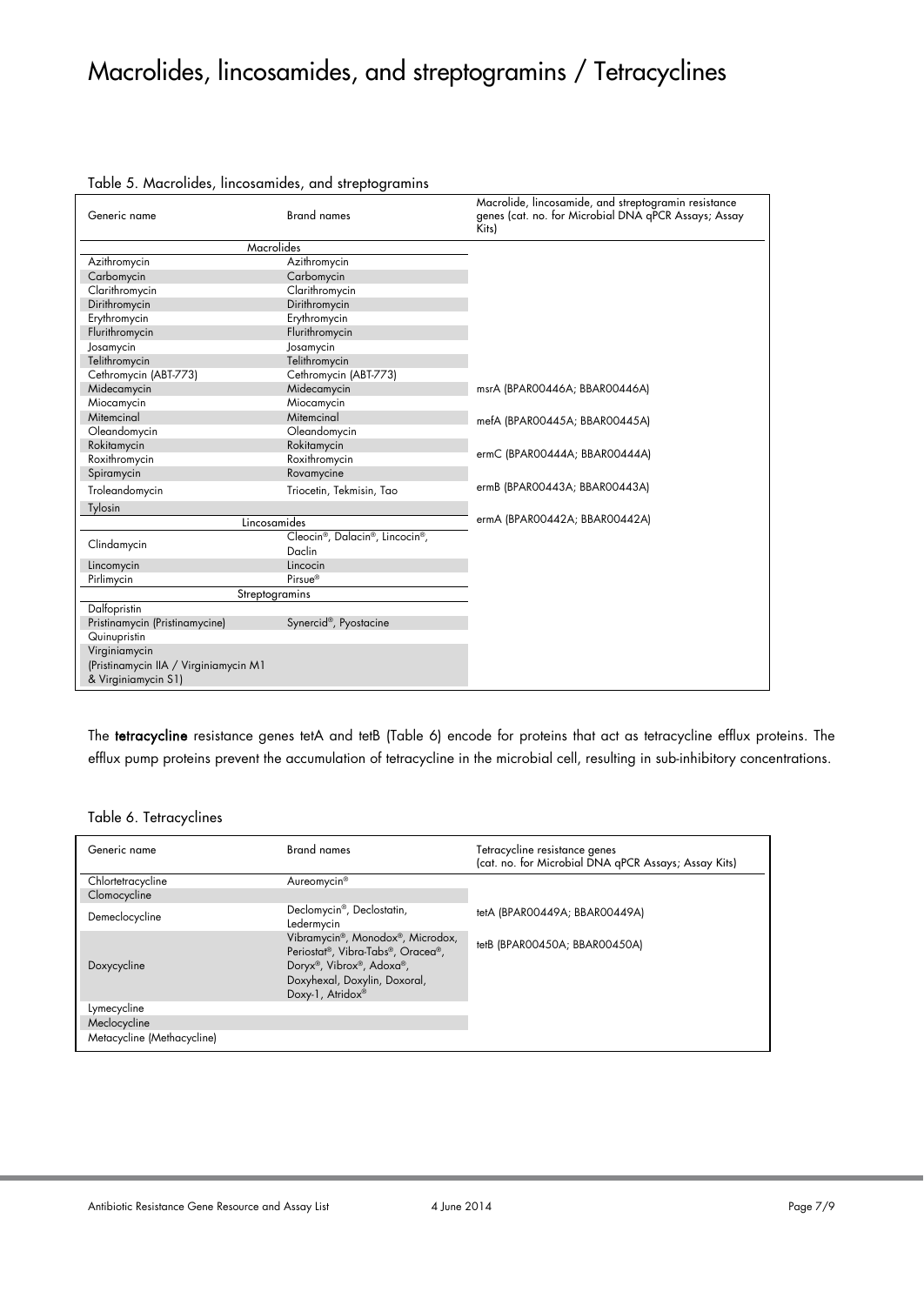# Tetracyclines / Vancomycin

The vancomycin resistance genes vanB and vanC encode for D-alanine-D-lactate ligases, which alter the terminal amino acid residues of the vancomycin targets, NAM/NAG-peptide subunits.

Table 7. Vancomycin

| Generic name | Brand names | Erythromycin resistance gene<br>(cat. no. for Microbial DNA qPCR Assay; Assay Kits) |
|--------------|-------------|-------------------------------------------------------------------------------------|
|              |             | vanB (BPAR00451A; BBAR00451A)                                                       |
| Vancomycin   | Vancocin    | vanC (BPAR00452A; BBAR00452A)                                                       |